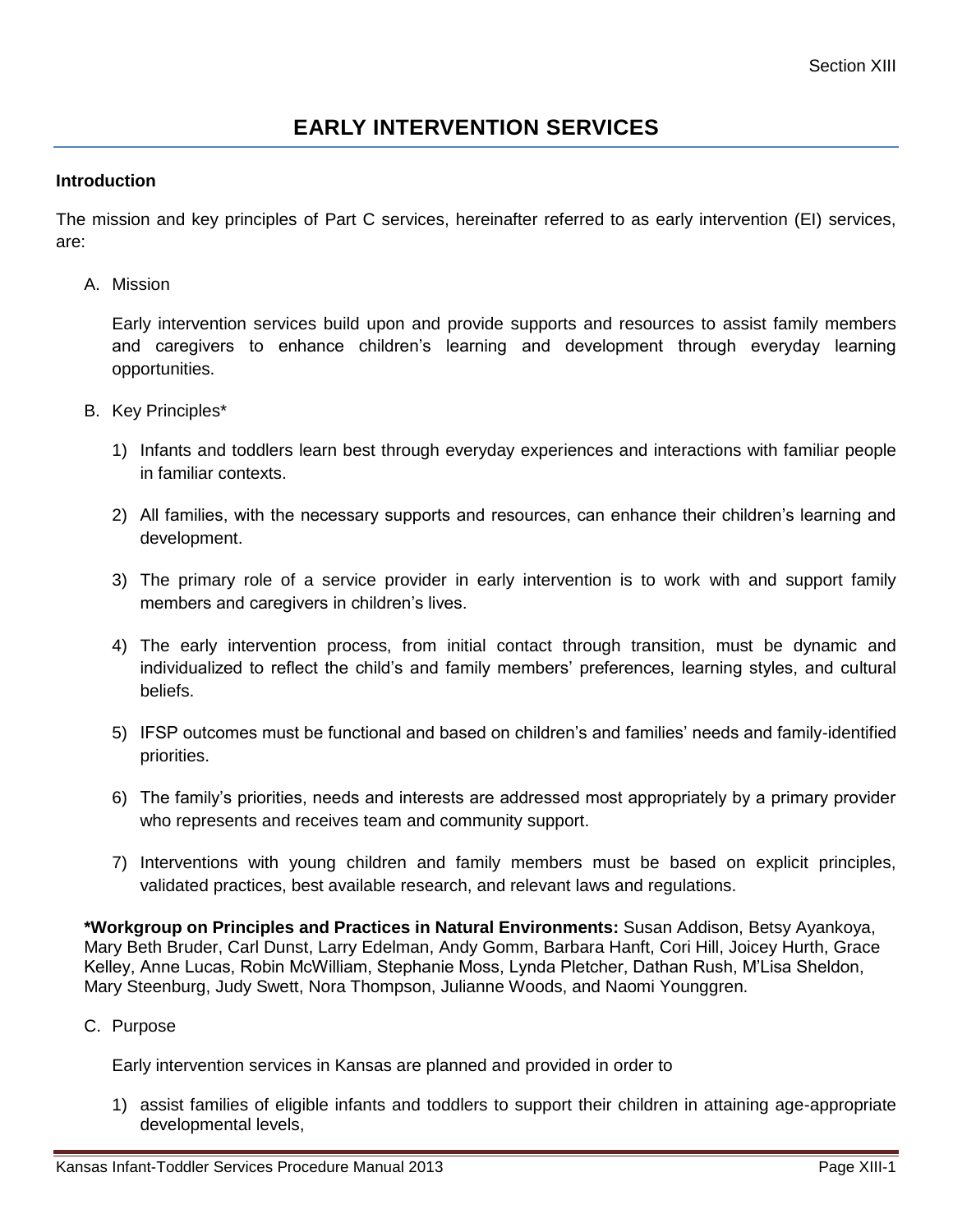- 2) recognize the significant brain development that occurs during a child's first three years of life,
- 3) enhance the capacities of families to meet the special needs of their infants and toddlers,
- 4) minimize the potential for further developmental delays,
- 5) reduce the educational costs to society by minimizing the need for special education and related services at school age, and
- 6) maximize the potential for independent living in society.

In Kansas, EI services are coordinated through community-based networks of providers, parents, primary referral sources, and other community resources. These networks are known as local tiny-k programs. Each local tiny-k program works within its community to ensure EI services are made available by providing a variety of service delivery options, community supports and fiscal resources.

#### **I. Identification and Delivery of Early Intervention Services [34 CFR 303.12; 303.26; 303.344(d)(e)(f)]**

- A. Early intervention services are designed by an IFSP team to support the outcomes on the Individualized Family Service Plan (IFSP). The services assist in meeting the unique strengths and developmental needs of an eligible infant or toddler and the family's needs relative to enhancing their child's development. These services support the infant's or toddler's development in one or more of the following areas:
	- 1) Physical development (health, nutrition, motor, vision, and hearing)
	- 2) Cognitive development
	- 3) Communication development
	- 4) Social and/or emotional development
	- 5) Adaptive (self-help) development
- B. Early intervention services must be family-centered and provided at no cost to an eligible infant's or toddler's family. The family is to be a partner in all aspects of service delivery.
- C. The IFSP must include a statement of the specific EI services, based on peer-reviewed research (to the extent practicable), necessary to meet the unique needs of the infant or toddler and his/her family to achieve the results or outcomes identified and included on the IFSP.
- D. Early intervention services must be provided in natural environments to the maximum extent appropriate. A natural environment means settings that are natural or typical for a same-aged infant or toddler without a disability. A natural environment may include the home or community settings in which children without developmental delay/disabilities participate**.** A clinic, hospital, or service provider's office is not considered a natural environment for an infant or toddler without a disability, therefore, such a setting would not be natural for an infant or toddler with a disability.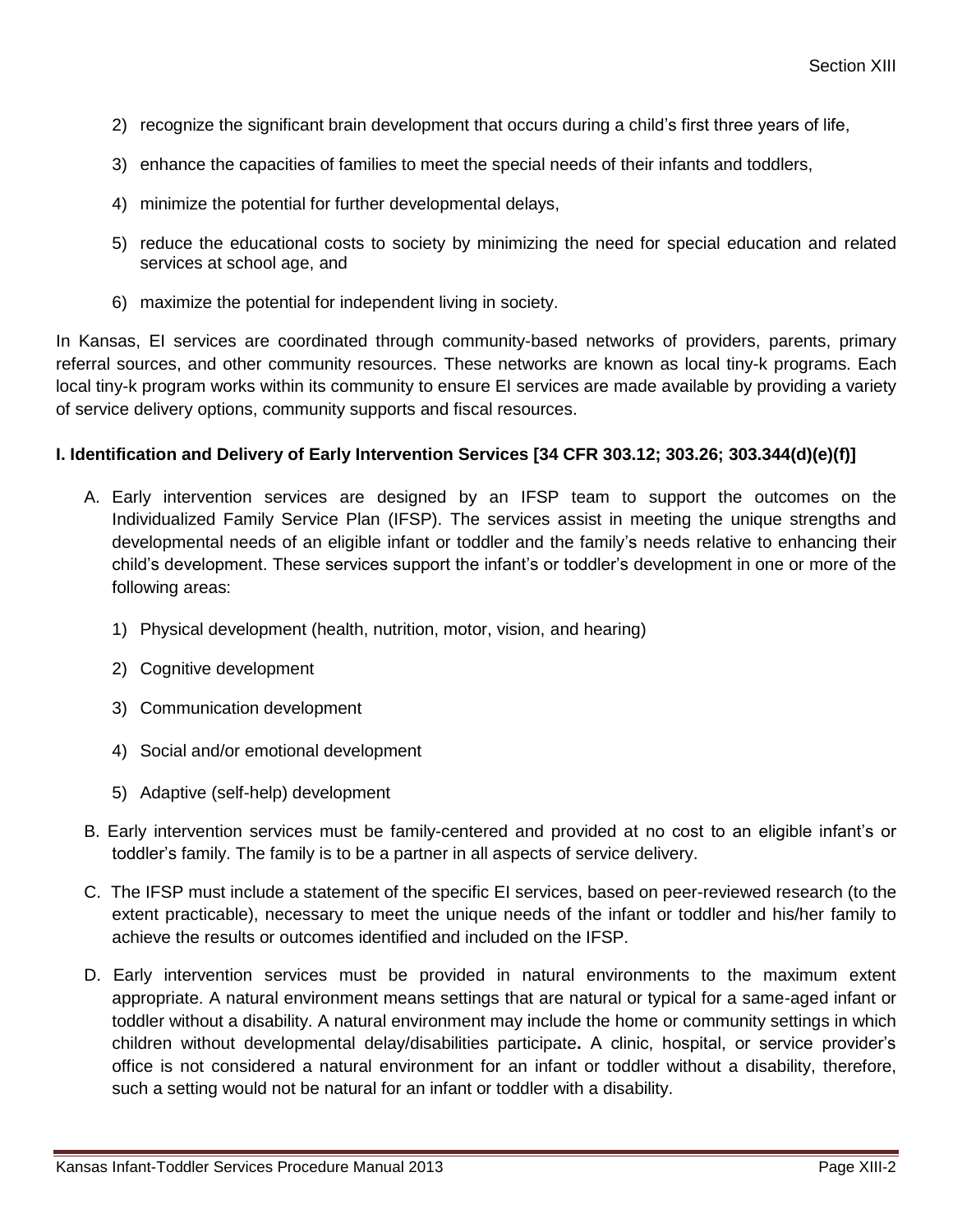The determination of the appropriate setting for providing EI services to an infant or toddler with a disability must be

- 1) made by the IFSP team (which includes the parent(s) and other team members,
- 2) consistent with the provisions in §§ 303. 13(a)(8), 303.26, and 303.128, and
- 3) based on the child's identified outcomes.

Early intervention services may be provided elsewhere only when EI services cannot be provided satisfactorily for the infant or toddler in a natural environment as determined by the parent and other IFSP team members. A justification as to why an EI service will not be provided in a natural environment must be provided on the IFSP along with a plan for moving the services to a natural environment.

Providing services in natural environments is about more than the location of the services. Early intervention services in Kansas must incorporate and reinforce the values that (1) families are the center point of intervention, and (2) children learn functional skills through daily routine activities and interactions with familiar people in familiar settings. Services in natural environments focus on functional outcomes within family routines and daily activities. In order to make this model work, teams need to meet regularly.

- E. Early intervention services, in natural environments, support families through systematic teaming. Local tiny-k programs are expected to hold regular team meetings of all team members including the primary provider with families, when appropriate. Team meetings are the key to the successful provision of EI services in Kansas. Depending upon the size of the local tiny-k program, a general rule for the frequency of the team meeting is, at a minimum, weekly. For smaller programs, every other week may be sufficient.
- F. Service delivery models for infants and toddlers with disabilities are individualized and should be consistent with the Mission and Key Principles of Early Intervention Services in Natural Environments as set forth by the work group (See "Introduction, B." above). A Primary provider, team-based approach to working with infants and toddlers and their families is essential.
- G. The dates for the initiation and anticipated duration of each service are to be identified by the IFSP team and must be included on the IFSP. Initiation of a service or services must be as soon as possible after parental consent to these services is received or no later than 30 days after receipt of parental consent. The parental consent must be in writing. The preferred time for obtaining written consent for initiation of services is the IFSP meeting. However, the family always retains the right to postpone providing written consent until they are ready to do so.

The IFSP team must also identify and include the following items on the IFSP:

- 1) Provider name first and last name of the provider. A provider may be listed more than once if he or she is providing service by more than one method or in more than one setting.
- 2) Early Intervention Services a service or services the infant or toddler will be receiving. Service Coordination is the first service listed for each infant or toddler.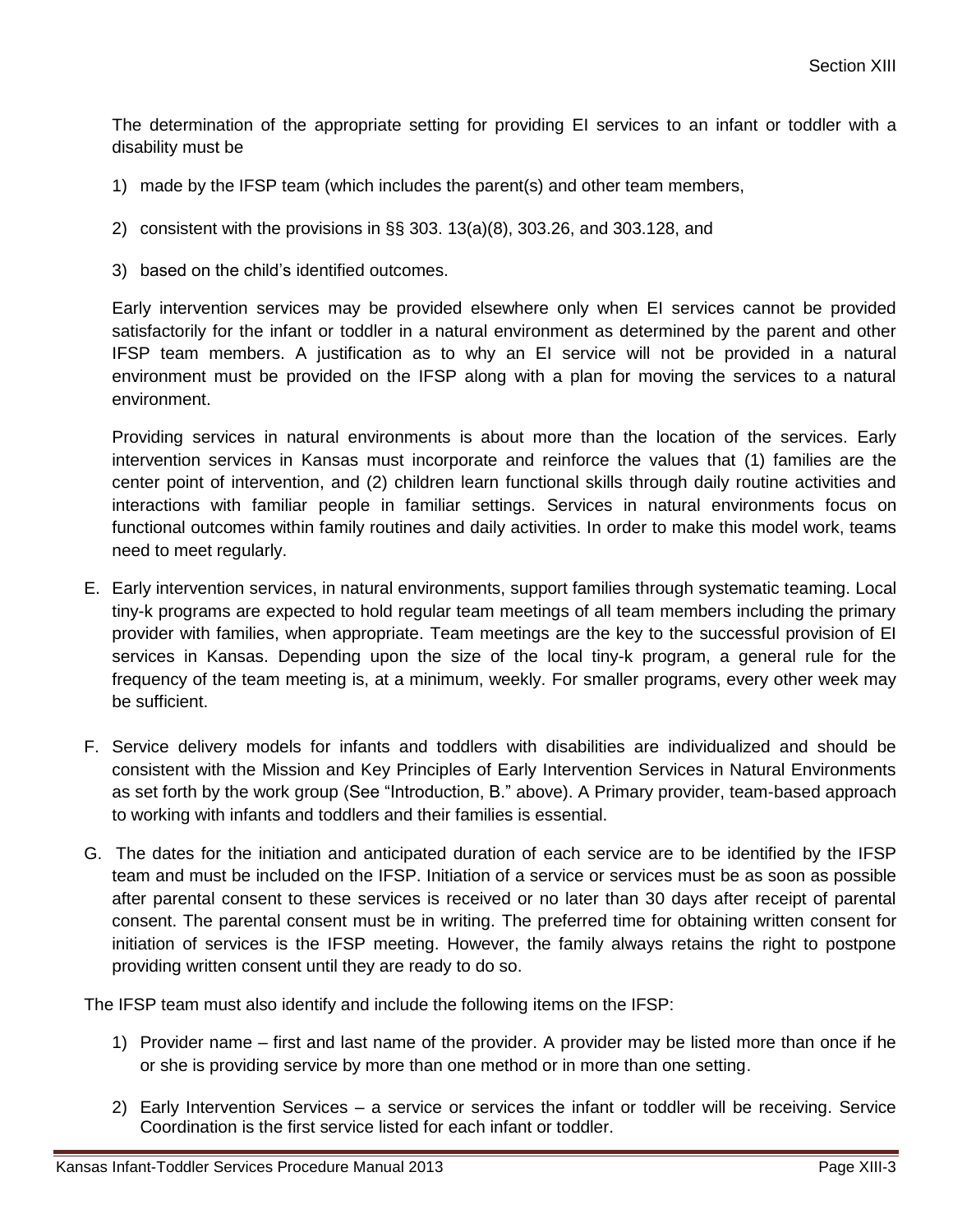- 3) Method how the service will be provided, e.g., joint visits, consultation, team meetings, face-toface visits.
- 4) Frequency/Intensity -- number of sessions in a natural environment that will occur in a given time frame, e.g., one session every week, two sessions per month, or four sessions per year (quarterly). Frequency and intensity for individual children are determined based upon individual child and family outcomes identified in the IFSP and are to be determined in collaboration with the family. Severity of the developmental delay/disability is only one of the factors influencing this decision.
- 5) Length How long are the visits? Length of sessions is to be based on the needs of the child and family and may vary across time as those needs change.
- 6) Location the natural environment where services will take place. If the service is provided in more than one location, the natural environment will be indicated as the location where the majority of service is provided. If service time at the home and service time at another location are equal, "home" is to be listed as the service location.
- 7) Duration the start date and end date of services. The start date is the same date as the IFSP meeting/consent for services. If parents sign consent for services after the IFSP meeting date, then the date they signed consent for services is considered the start date. The end date for a service (estimated) is intended to inform parents of how long a service might be needed in order to achieve short and long-term outcomes. It does not indicate the duration of the IFSP.
- H. Due to the variance in the frequency of services, length of sessions, and service delivery methods related to the individual needs of each infant and toddler/family unit, the Kansas Department of Health and Environment (KDHE) has not established caseload guidelines. Caseloads should be assigned in a manner that will allow the providers the flexibility to meet the individual needs of infants or toddlers and the families they serve.
- I. Medical and other services may be identified that an infant, toddler, or family needs, but are neither required nor funded under Part C. If these services are not currently being provided, the local tiny-k program should include, in the IFSP, an outcome describing the steps a family service coordinator or family may take to assist the child and family in securing these services.

# **II. Early Intervention Services Provided by Qualified Personnel [34 CFR 303.12(a)(b); 303.31]**

Qualification standards for personnel providing early intervention services must be consistent with any stateapproved or state-recognized certification, licensing, registration, or other comparable requirements which apply to the profession, discipline, or area in which personnel are providing early intervention services. (Refer to Section XV for information related to personnel training and standards.)

A. General Role of Service Providers

An early intervention service provider is an entity (whether public, private, or nonprofit) or an individual that provides EI services for eligible infants or toddlers and their families, whether or not the entity or individual receives federal funds under Part C.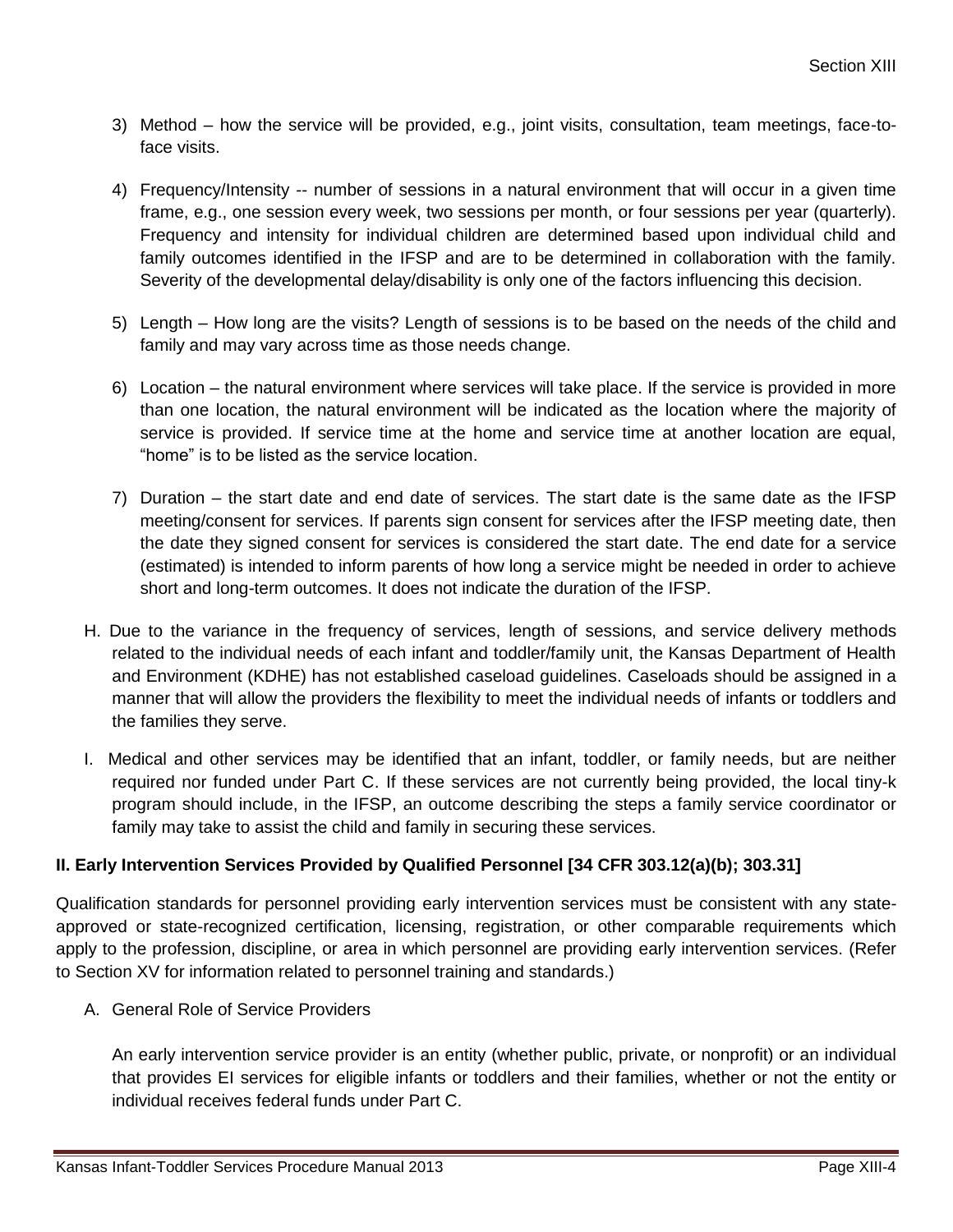To the extent appropriate, service providers are responsible for:

- 1) providing EI services in accordance with the IFSP of an infant or toddler with a developmental delay/disability,
- 2) teaming with parents, other service providers, and representatives of appropriate community agencies to ensure the effective provision of services described in the IFSP,
- 3) supporting parents, caregivers, and other team members to help build their capacity to meet the infant's or toddler's and family's IFSP outcomes,
- 4) participating in the multidisciplinary team's evaluation of an infant or toddler to determine eligibility,
- 5) conducting an initial and on-going assessment of an infant or toddler to learn about the child's everyday experiences and interactions with familiar people in familiar contexts, and
- 6) conducting a family assessment for the purpose of identifying the resources, priorities, and concerns of the infant's or toddler's family, as related to the needs of the child. This assessment guides the team in the development of child and family outcomes for the IFSP.

## **III. Specific Early Intervention Services [34 CFR 303.13 (b)(d); 303.16; 303.31; 303.31; 303.203 (a)]**

The following list of early intervention services is not intended to comprise an exhaustive list of the types of services that may be provided to an infant or toddler with a disability and his or her family. The list does include those required by Part C of the Act. Other types of services can be considered early intervention services and be included in the IFSP provided that these services meet the criteria in Subsection I above and are provided by qualified personnel (§303.31).

- A. *Assistive technology devices and services* are defined as follows:
	- 1) Assistive technology device means any item, piece of equipment, or product system, whether acquired commercially off the shelf, modified, or customized, that is used to increase, maintain, or improve the functional capabilities of an infant or toddler with a disability. The term does not include a medical device that is surgically implanted, including a cochlear implant, or the optimization (e.g., mapping), maintenance, or replacement of that device.
	- 2) Assistive technology service means any service that directly assists an infant or toddler with a disability in the selection, acquisition, or use of an assistive technology device. The term includes the following activities:
		- (a) Evaluation of the needs of an infant or toddler with a disability, including a functional evaluation in the child's customary environment
		- (b) Purchasing, leasing, or otherwise providing for the acquisition of assistive technology devices by infants or toddlers with disabilities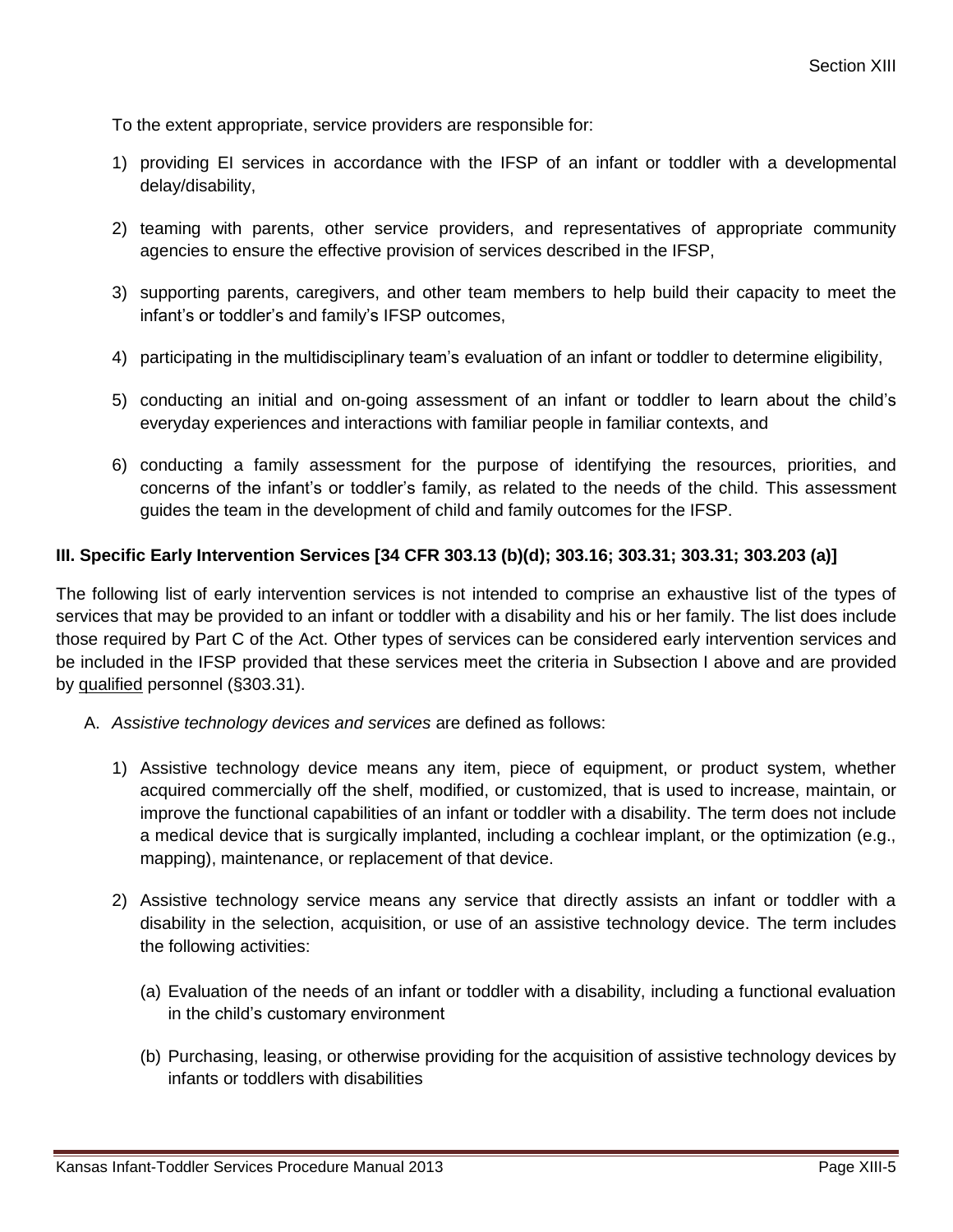- (c) Selecting, designing, fitting, customizing, adapting, applying, maintaining, repairing, or replacing assistive technology devices
- (d) Coordinating and using other therapies, interventions, or services with assistive technology devices, such as those associated with existing education and rehabilitation plans and programs
- (e) Training or technical assistance for an infant or toddler with a disability or, if appropriate, that child's family; and
- (f) Training or technical assistance for professionals (including individuals providing education or rehabilitation services) or other individuals who provide services to, or are otherwise substantially involved in the major life functions of, infants and toddlers with disabilities.
- B. *Audiology services* include these elements:
	- 1) Identification of infants or toddlers with auditory impairments, using at-risk criteria and appropriate audiologic screening techniques
	- 2) Determination of the range, nature, and degree of hearing loss and communication functions, by use of audiological evaluation procedures
	- 3) Referral for medical and other services necessary for the habilitation or rehabilitation of an infant and toddler with a disability who has an auditory impairment
	- 4) Provision of auditory training, aural rehabilitation, speech reading and listening devices, orientation and training, and other services
	- 5) Provision of services for prevention of hearing loss
	- 6) Determination of the infant's or toddler's individual amplification, including selecting, fitting, and dispensing appropriate listening and vibrotactile devices, and evaluating the effectiveness of such devices.
- C. *Family services coordination services* means the following:
	- 1) Services provided by a family service coordinator to assist and enable an eligible infant or toddler and the child's family to receive the rights, procedural safeguards, and services that are required under Part C, and
	- 2) The provision of at least one service provider for the eligible infant or toddler and the child's family. This service provider is responsible for
		- (a) Coordinating all services across agency lines, and
		- (b) Serving as the single point of contact for carrying out the following activities: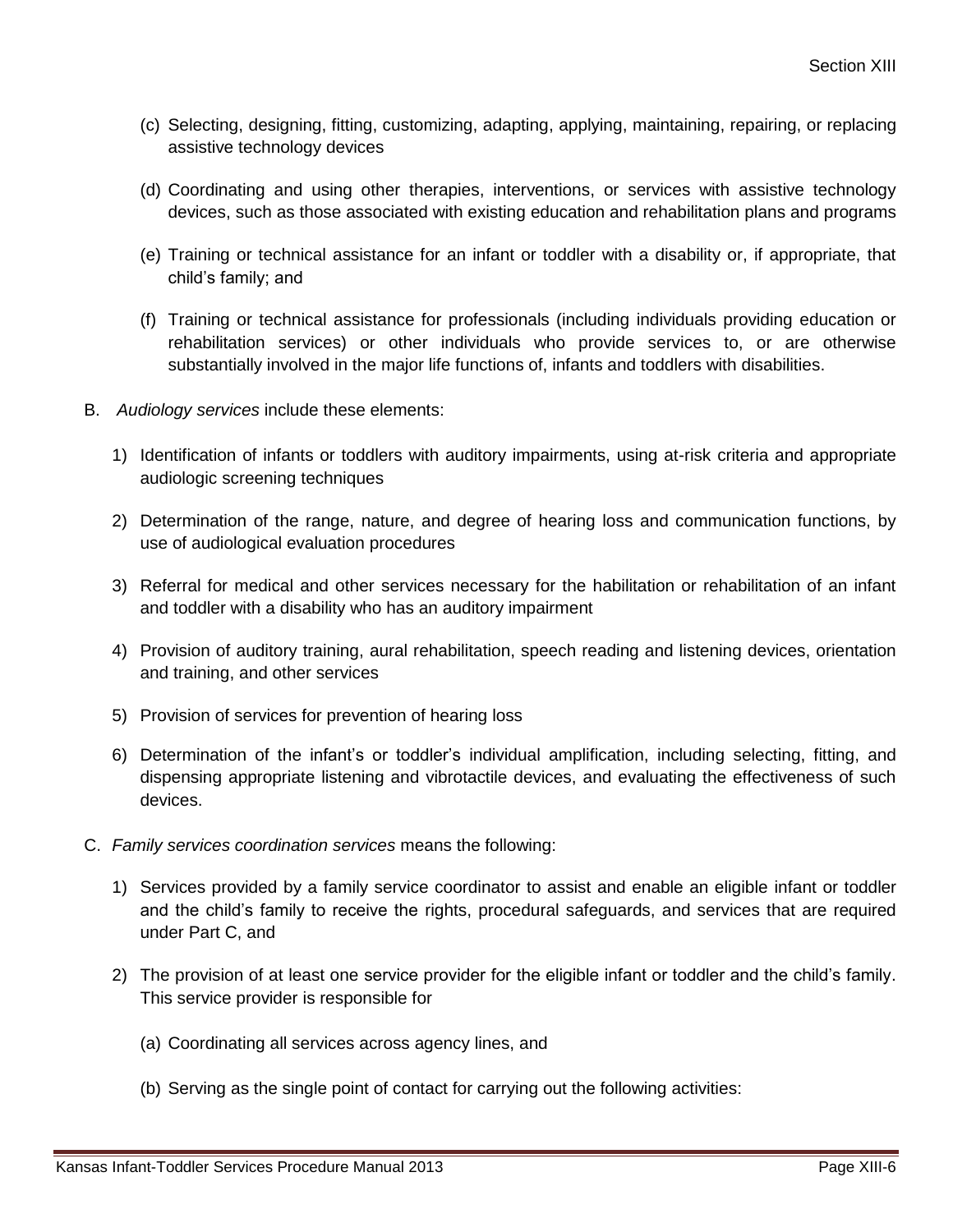- i. Assisting parents of infants and toddlers with disabilities in gaining access to, and coordinating the provision of, the EI services
- ii. Coordinating other services identified in the IFSP under § 303.344(e) that are needed by, or are being provided to, the eligible infant or toddler and that child's family
- iii. Assisting parents of eligible infants and toddlers in gaining access to needed EI services and other services identified in the IFSP, including making referrals to providers for needed services and scheduling appointments
- iv. Coordinating the provision of EI services and other services (such as educational, social, and medical services that are not provided for diagnostic or evaluative purposes)
- v. Coordinating evaluations and assessments
- vi. Facilitating and participating in the development, review, and evaluation of IFSPs
- vii. Assisting families in identifying available EI services providers
- viii. Coordinating, facilitating, and monitoring the delivery of services to ensure the timely provision of services
- ix. Conducting follow-up activities to determine appropriate EI services are being provided
- x. Informing families of their rights and procedural safeguards and related resources
- xi. Coordinating the funding sources for EI services
- xii. Facilitating the development of a transition plan to preschool or other services, if appropriate.
- D. *Family training, counseling, and home visits* means services provided, as appropriate, by social workers, psychologists, and other qualified personnel to assist the family of an infant or toddler with a disability in understanding the special needs of the child and enhancing the child's development.
- E. *Health Services* means services necessary to enable an otherwise eligible infant or toddler to benefit from the other EI services under this part during the time the child is eligible to receive EI services.
	- 1) The term includes the following services:
		- (a) Such services as clean intermittent catheterization, tracheostomy care, tube feeding, the changing of dressings or colostomy collection bags, and other health services
		- (b) Consultation by physicians with other service providers concerning the special health care needs of infants and toddlers with disabilities that will need to be addressed in the course of providing other EI services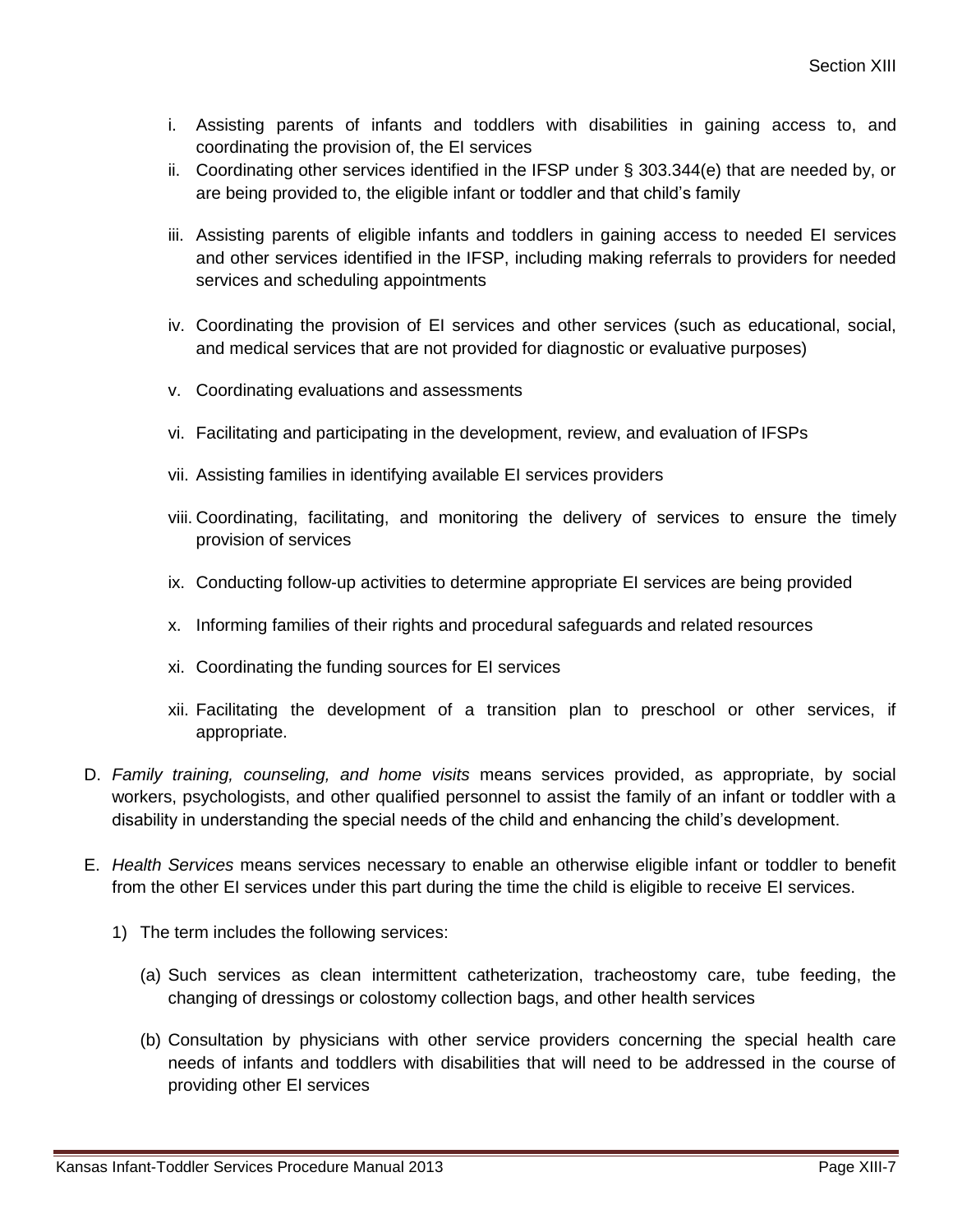- 2) The term does not include these services:
	- (a) Services that are
		- i. surgical in nature (such as cleft palate surgery, surgery for club foot, or the shunting of hydrocephalus),
		- ii. purely medical in nature (such as hospitalization for management of congenital heart ailments, or the prescribing of medicine or drugs for any purpose), or
		- iii. related to the implementation, optimization (e.g., mapping), maintenance, or replacement of a medical device that is surgically implanted, such as a cochlear implant.
			- Nothing in this part limits the right of an eligible infant or toddler with a surgically implanted device (e.g., cochlear implant) to receive the EI services that are identified in the child's IFSP as being needed to meet the child's developmental outcomes, nor
			- Prevents the EI service provider from routinely checking if either the hearing aid or the external components of a surgically implanted device (e.g., cochlear implant) are functioning properly.
	- (b) Devices (such as heart monitors, respirators and oxygen, and gastrointestinal feeding tubes and pumps) necessary to control or treat a medical condition.
	- (c) Medical-health services (such as immunizations and regular "well baby" care) that are routinely recommended for all children.
- F. *Medical services* means services provided by a licensed physician for diagnostic or evaluation purposes to determine an infant's or toddler's developmental status and need for Part C services.
- G. *Nursing services* include
	- 1) the assessment of health status for the purpose of providing nursing care, including the identification of patterns of human response to actual or potential health problems,
	- 2) the provision of nursing care to prevent health problems, restore or improve functioning, and promote optimal health and development, and
	- 3) the administration of medications, treatments, and regimens prescribed by a licensed physician.
- H. *Nutrition services* include the following duties:
	- 1) Conducting individual assessments in
		- (a) nutritional history and dietary intake,
		- (b) anthropometric, biochemical, and clinical variables,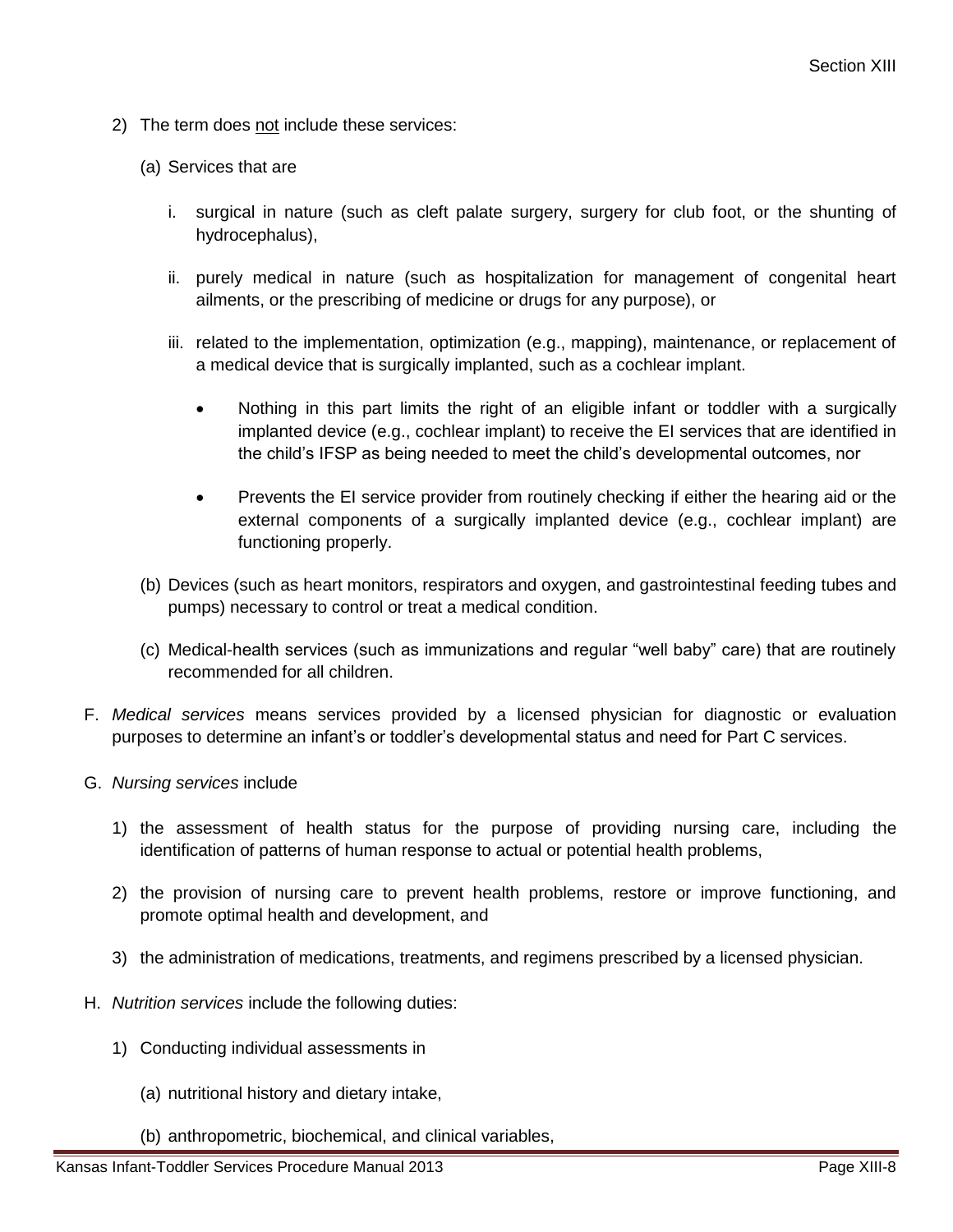- (c) feeding skills and feeding problems, and
- (d) food habits and food preferences;
- 2) Developing and monitoring appropriate plans to address the nutritional needs of infants and toddlers eligible under this part, based on the findings from the assessments; and
- 3) Making referrals to appropriate community resources to carry out nutrition goals.
- I. *Occupational therapy* includes services to address the functional needs of an infant or toddler with a disability related to adaptive development, adaptive behavior**,** and play, and sensory, motor, and postural development. These services are designed to improve the infant's or toddler's functional ability to perform tasks in home and community settings, and include the following services:
	- 1) Identification, assessment, and intervention
	- 2) Adaptation of the environment, and selection, design, and fabrication of assistive and orthotic devices to facilitate development and promote the acquisition of functional skills
	- 3) Prevention or minimization of the impact of initial or future impairment, delay in development, or loss of functional ability
- J. *Physical therapy* includes services to address the promotion of sensorimotor function through enhancement of musculoskeletal status, neurobehavioral organization, perceptual and motor development, cardiopulmonary status, and effective environmental adaptation. These services include the following responsibilities:
	- 1) Screening, evaluation, and assessment of infants or toddlers to identify movement dysfunction
	- 2) Obtaining, interpreting, and integrating information appropriate to program planning to prevent, alleviate, or compensate for movement dysfunction and related functional problems
	- 3) Providing individual and group services or treatment to prevent, alleviate, or compensate for movement dysfunction and related functional problems
- K. *Psychological services* include the following tasks:
	- 1) Administering psychological and developmental tests and other assessment procedures
	- 2) Interpreting assessment results
	- 3) Obtaining, integrating, and interpreting information about infant or toddler behavior and infant or toddler and family conditions related to learning, mental health, and development
	- 4) Planning and managing a program of psychological services, including psychological counseling on child development, parent training, and education programs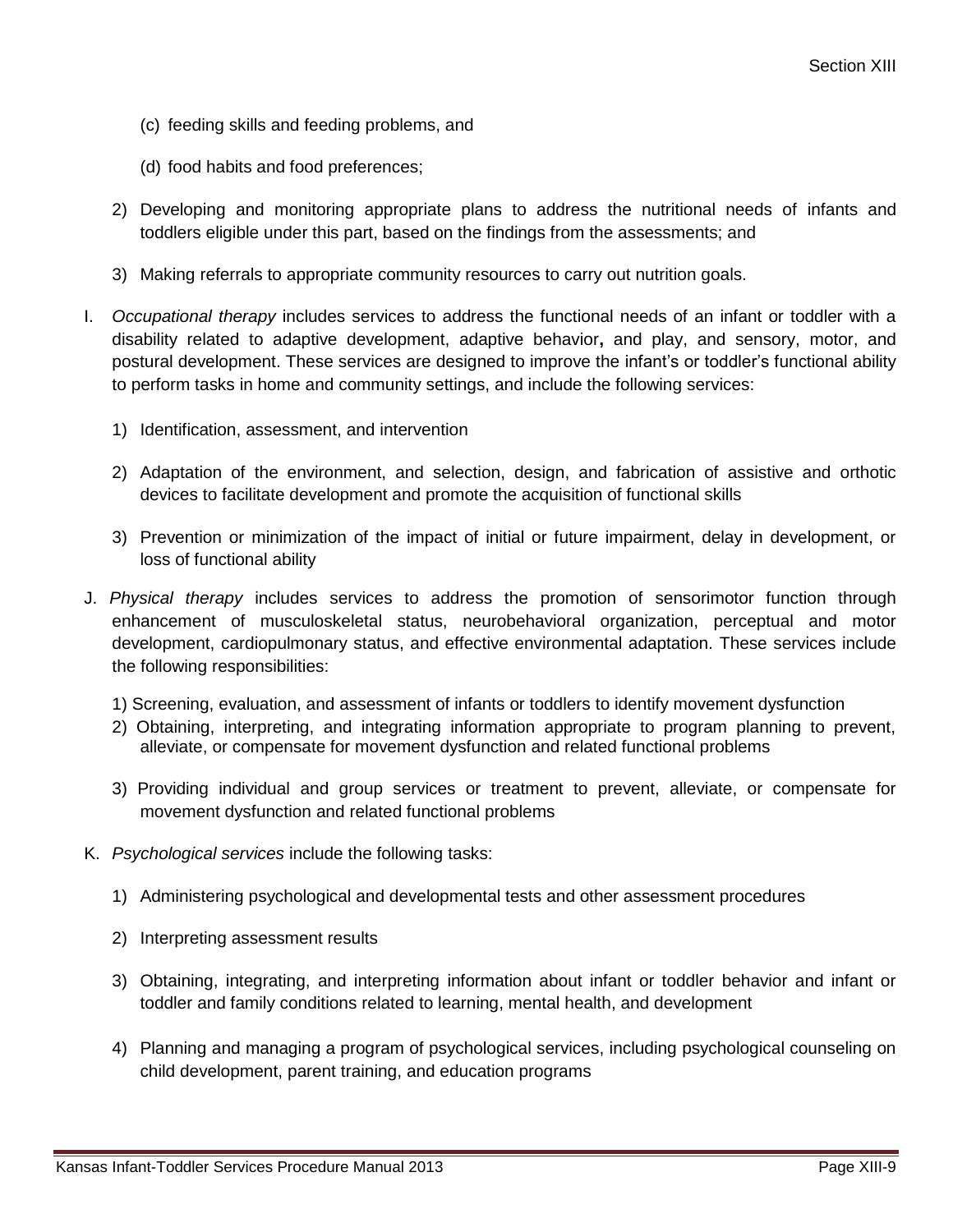- L. *Sign language and cued speech services* include teaching sign language, cued language, and auditory/oral language, providing oral transliteration services (such as amplification), and providing sign and cued language interpretation.
- M. *Social work services* means the following:
	- 1) Making home visits to evaluate an infant's or toddler's living conditions and patterns of parent-child interaction
	- 2) Preparing a social or emotional developmental assessment of the infant or toddler within the family context
	- 3) Providing individual and family group counseling with parents and other family members, and appropriate social skill-building activities with the infant or toddler and parents
	- 4) Working with problems in the living situations (home, community, and any center where EI services are provided) of an infant or toddler with a disability and the family of that child which affect the child's maximum utilization of EI services
	- 5) Identifying, mobilizing, and coordinating community resources and services to enable the infant or toddler with a disability and the family to receive maximum benefit from early intervention services
- N. *Special instruction* includes the following responsibilities:
	- 1) The design of learning environments and activities that promote the infant's or toddler's acquisition of skills in a variety of developmental areas, including cognitive processes and social interaction
	- 2) Curriculum planning, including the planned interaction of personnel, materials, and time and space, that leads to achieving the outcomes in the IFSP for the infant or toddler with a disability
	- 3) Providing families with information, skills, and support related to enhancing the skill development of the infant or toddler
	- 4) Working with the infant or toddler with a disability to enhance the child's development
- O. *Speech-language pathology services* include the following responsibilities:
	- 1) Identification of infants or toddlers with communication or language disorders and delays in development of communication skills, including the diagnosis and appraisal of specific disorders and delays in those skills
	- 2) Referral for medical or other professional services necessary for the habilitation or rehabilitation of infants or toddlers with communicative or language disorders and delays in development of communication skills
	- 3) Provision of services for the habilitation, rehabilitation, or prevention of communicative or language disorders and delays in development of communication skills